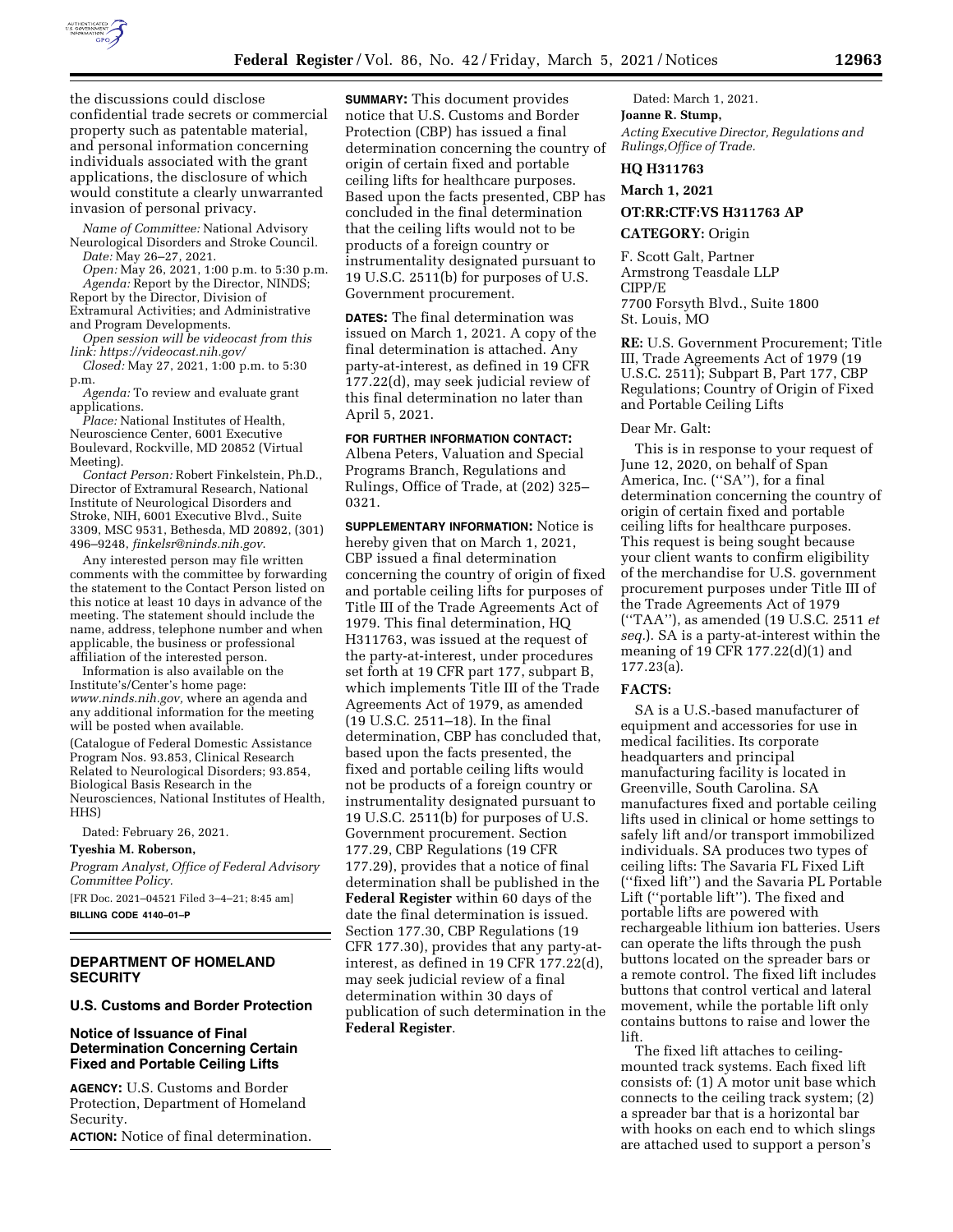weight; and (3) a retractable belt which extends down from the motor unit to the spreader bar and connects these two components. The lift's base unit contains a motor that controls the retractable belt and allows the base unit to move laterally along the ceiling tracks. The base unit also has a display that shows the lift's battery life. Depending on the model, the fixed lift can lift 286, 440, or 600 pounds.

Each fixed lift is comprised of 124 specifically designed component parts and 245 total component parts sourced from Canada, China, the United States, Italy, and Taiwan, as reflected in the bill of materials. Most of the parts are from Canada and China. Some of the significant components of the fixed lift from Canada and China are: The lithium ion charger from China, the main printed circuit board assembly (''PCBA'') from China, the handset from China, the charging station assembly from Canada, the battery from China, and the carry bar assembly from Canada. In addition, the fixed lift is composed of subassemblies that contain the moving parts for the lifts which are manufactured in Greenville, South Carolina: The ''mega motor'' subassembly, comprised of two specifically designed parts and two total parts; the "high limit" subassembly, comprised of eight specifically designed parts and 18 total parts; the ''motorized trolley'' subassembly, comprised of 16 specifically designed parts and 25 total parts; the ''manual trolley'' subassembly, comprised of six specifically designed parts and nine total parts; and the ''drum'' subassembly, comprised of 11 specifically designed parts and 23 total parts. Specifically, for example, the ''motorized trolley'' subassembly consists of: A gear motor trolley from China, a bloc trolley from China, a shaft retaining ring from China, a motorized trolley wheel from China, a spacer idler from China, a gear wheel from China, a trolley idler gear from China, and a trolley motor gear from China. These components are assembled together in South Carolina to create the motorized trolley. The final assembly of the fixed lift in South Carolina then involves the combination of all subassemblies and component parts not already incorporated into a subassembly.

The portable lift is not permanently mounted to overhead tracks. Rather, it clips to and detaches from overhead locations of the user's choice. The motor unit of the portable lift is located inside the spreader bar, and the belt is located inside the motor assembly. Depending on the model, the portable lift can lift 286 or 440 pounds. Each portable lift is

comprised of 80 specifically designed component parts and 175 total component parts sourced from Canada, China, the United States, Italy, and Taiwan, as reflected in the bill of materials. Most of the parts are manufactured in Canada and China. The most significant components of the portable lift are: The portable handset from China, the bearing block from China, the portable battery from China, the main PCBA from China, the portable carry bar from China, and the worm gear from Canada.

Similar to the fixed lift, the portable lift has subassemblies that contain the moving parts for the lifts, which are manufactured in Greenville, South Carolina: The ''spool'' subassembly comprised of 12 specifically designed parts and 23 total parts; the ''high limit'' subassembly, comprised of nine specifically designed parts and 18 total parts; the ''cabin port'' subassembly comprised of seven specifically designed parts and seven total parts; and the ''motor'' subassembly containing two specifically designed parts and two total parts. Specifically, for example, the ''spool'' subassembly consists of: A strap from China, a pivot from China, a brake from China, a small disk from China, a spool from China, and a helical gear from Canada. As with the fixed lift, the final assembly of the portable lift involves the combination of all subassemblies and component parts not already incorporated into a subassembly.

### **ISSUE:**

What is the country of origin of the subject and portable lifts for purposes of U.S. Government procurement?

#### **LAW AND ANALYSIS:**

CBP issues country of origin advisory rulings and final determinations as to whether an article is or would be a product of a designated country or instrumentality for the purposes of granting waivers of certain ''Buy American'' restrictions in U.S. law or practice for products offered for sale to the U.S. Government, pursuant to subpart B of Part 177, 19 CFR 177.21– 177.31, which implements Title III of the TAA, as amended (19 U.S.C. 2511– 2518).

CBP's authority to issue advisory rulings and final determinations is set forth in 19 U.S.C. 2515(b)(1), which states:

For the purposes of this subchapter, the Secretary of the Treasury shall provide for the prompt issuance of advisory rulings and final determinations on whether, under section 2518(4)(B) of this title, an article is or would be a product of a foreign country or instrumentality designated pursuant to section 2511(b) of this title.

The rule of origin set forth under 19 U.S.C. 2518(4)(B) states:

An article is a product of a country or instrumentality only if (i) it is wholly the growth, product, or manufacture of that country or instrumentality, or (ii) in the case of an article which consists in whole or in part of materials from another country or instrumentality, it has been substantially transformed into a new and different article of commerce with a name, character, or use distinct from that of the article or articles from which it was so transformed.

In rendering advisory rulings and final determinations for purposes of U.S. Government procurement, CBP applies the provisions of subpart B of Part 177 consistent with the Federal Procurement Regulations. *See* 19 CFR 177.21. In this regard, CBP recognizes that the Federal Acquisition Regulations restrict the U.S. Government's purchase of products to U.S.-made or designated country end products for acquisitions subject to the TAA. *See* 48 CFR 25.403(c)(1).

The Federal Acquisition Regulations, 48 CFR 25.003, define ''U.S.-made end product'' as:

. . . an article that is mined, produced, or manufactured in the United States or that is substantially transformed in the United States into a new and different article of commerce with a name, character, or use distinct from that of the article or articles from which it was transformed.

Section 25.003 defines ''designated country end product'' as: a WTO GPA [World Trade Organization Government Procurement Agreement] country end product, an FTA [Free Trade Agreement] country end product, a least developed country end product, or a Caribbean Basin country end product.

Section 25.003 defines ''WTO GPA country end product'' as an article that:

(1) Is wholly the growth, product, or manufacture of a WTO GPA country; or

(2) In the case of an article that consists in whole or in part of materials from another country, has been substantially transformed in a WTO GPA country into a new and different article of commerce with a name, character, or use distinct from that of the article or articles from which it was transformed. The term refers to a product offered for purchase under a supply contract, but for purposes of calculating the value of the end product includes services (except transportation services) incidental to the article,